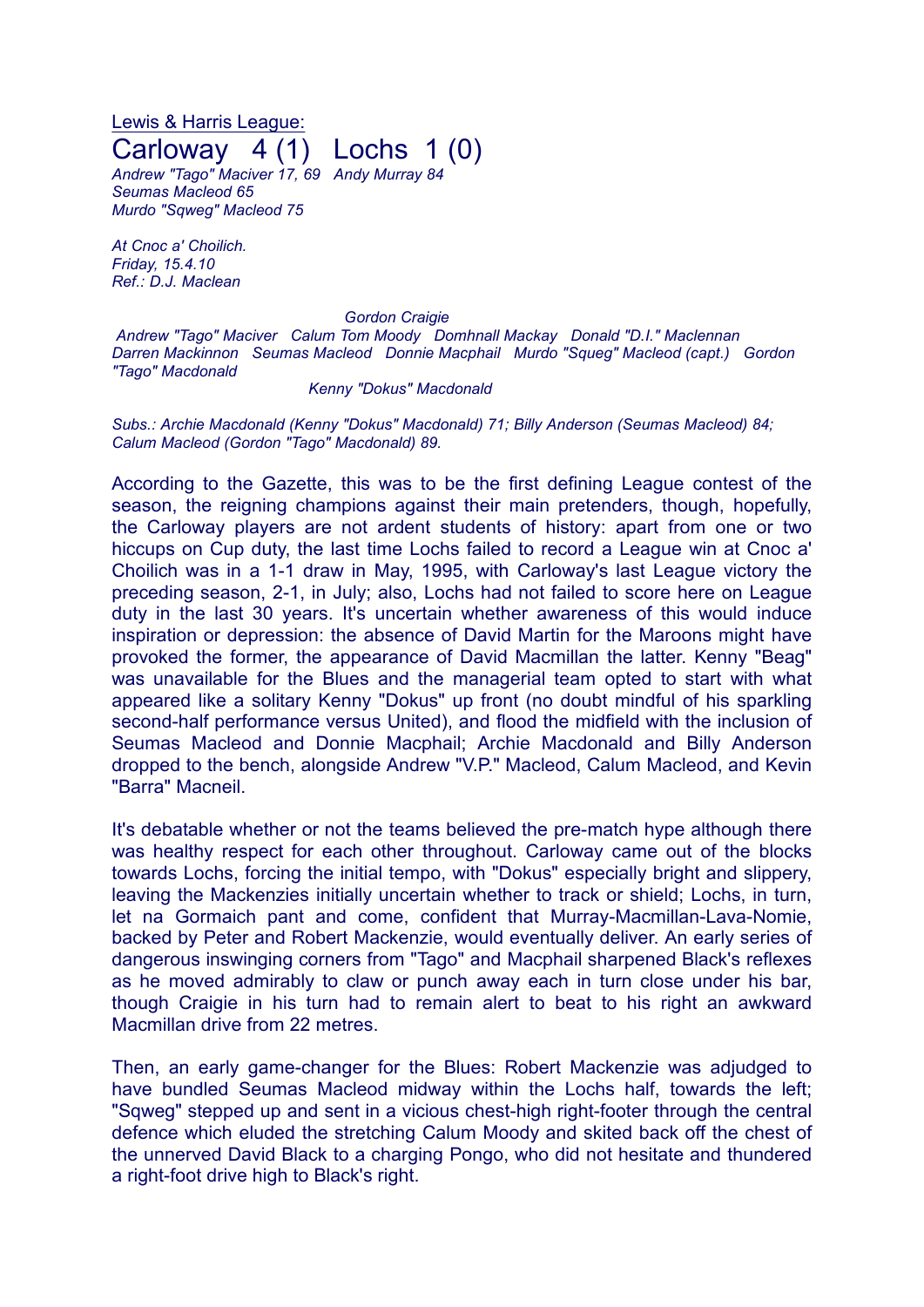Immediately a chance materialised at the other end: Craigie raced from his goal to boot clear from the chasing Lava but the ball ricocheted off the forward and broke behind Craigie to his left; Lava pounced to convert but a retreating Mackay just managed to get back in time to boot the ball away for a corner.

A minute later an exquisite Robert Mackenzie cross ball from midfield set up a move down the right but Macmillan skied the cut-back from the 18 metre line. Then Peter Mackenzie broke right to square across goal but Robert Mackenzie could not get a clean connect; in the resulting scramble Nomie was blocked, then Lava, then the ball cleared hurriedly for a corner on the right. The sleeping giant had certainly been wakened now as Lochs threatened repeatedly; Calum Tom did respond with a header just over from a Tago corner on 25 minutes, but the traffic was now increasingly one-way: a moment later a Murray break sent Nomie down the left but Lava was unable to force the ball home and Craigie pawed it away. Lava was to break once again on the right on 40 minutes but again Craigie blocked, then just on half-time the striker was inches too late to meet an excellent Peter Mackenzie cutback from the bye-line.

The men from Leurbost must have wondered over their half-time oranges what exactly they had to do to score, but it did not seem to dampen their resolve and they continued to press the Blues. Suddenly the breakthrough seemed to have appeared: after Craigie saved well at the feet of an onrushing attacker, on 51 minutes a corner on the left broke out but was driven back in; there was a mad scramble on the 6 metre box before Lava forced it home, but he (or someone else in the melée) was ruled offside. Full marks to the Maroons, however: self-belief, perhaps a sense of injustice, kept them pressing. First Robert Mackenzie was blocked on 22 metres, then Andy Murray; a colossal Graeme Mackenzie free-kick from the right centre-line was pushed over by Craigie, before the arrival of a classic breakaway goal, which all dominant teams dread.

On 65 minutes, Carloway, who seemed to have taken heart from their success in frustrating Lochs, broke suddenly down the left and a deep "Sqweg" cross carried over a scant defensive line for Seumas Macleod to ghost in centrally and glance the ball, just inside Black's left-hand post.

Five minutes later the contest was over: from the centre circle, Macphail fed Mackinnon right. He, in turn, sent Pongo off down the right; his cut -back was only half-cleared and "Dokus" got it back to Macleod who fired it back in low. 12 metres out, Tago turned to whack it home but Black saved superbly to his left at point-blank range yet couldn't prevent Pongo following up to convert.

What is the best approach in such circumstances? Batten down the hatches or go for broke? Lochs chose the latter and continued their patient build-up from midfield, through the artistry of Andy Murray and the industry of David Macmillan and Robert Mackenzie, but were caught once again when Graeme Mackenzie tried to play his way out of defence and was robbed by "Sqweg", who ran on to chip the ball over the advancing keeper from 18 metres. On 84 minutes Lochs were finally rewarded for their efforts when a Macmillan reverse pass freed Murray on the left of the box to sweep the ball low across Craigie and inside his left-hand post. And still they came